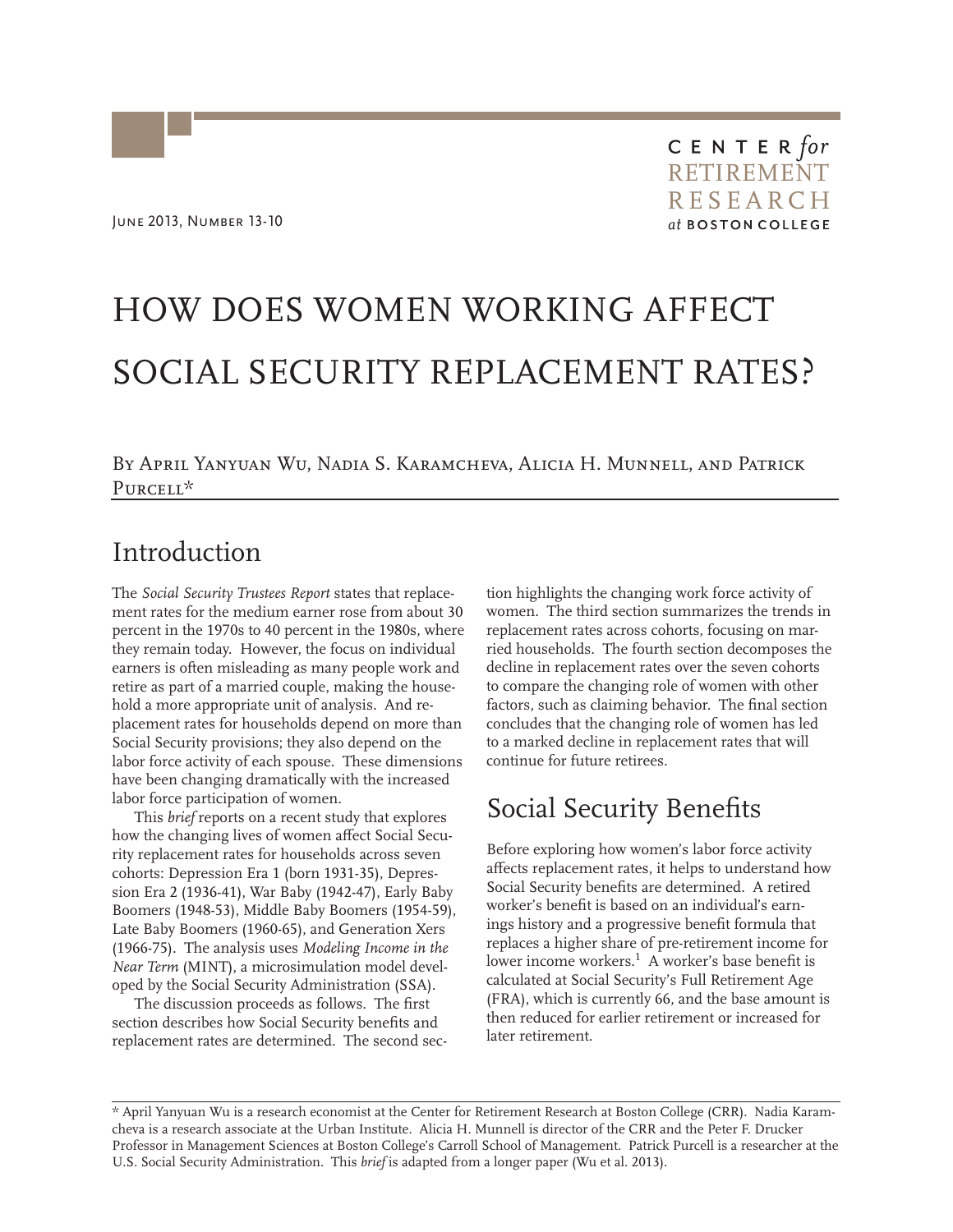In addition to the worker's benefit, Social Security provides dependent benefits to qualified spouses of retired workers. While these benefits are not gender based, they typically go to women because women tend to work less and earn less than men. Thus, even if a wife has no work history, she is entitled to two types of benefits: 1) a spouse's benefit equal to 50 percent of her husband's base benefit (unadjusted for early or late retirement); and 2) a survivor's benefit equal to 100 percent of her husband's actual benefit (base benefit adjusted for early or late retirement).<sup>2</sup> If a woman is eligible to receive a worker benefit based on her own earnings history that exceeds the spouse's or survivor's benefit, she will receive the larger amount. If her worker benefit is lower, then she is "topped up" to the level of the spouse's or survivor's benefit.

When most women did not work, it was straightforward to calculate replacement rates. The wife who claimed at age 65 was entitled to a benefit equal to 50 percent of her husband's, so if the replacement rate for the typical worker was 40 percent, the replacement rate for the couple would be 60 percent. As women went to work, they increased household earnings more than they increased Social Security benefits, so replacement rates for married couples declined.

An example that shows the effect of women's increased work on replacement rates might help to clarify this point.<sup>3</sup> Consider four couples of the same age who retired at the FRA in 2013, where the husband's career-average earnings were \$4,775 a month. The husband would be entitled to a Social Security benefit of \$1,910 and the spousal benefit – 50 percent of the husband's – would equal \$955 (see Table 1). In Couple A, the wife did not work, so the couple received \$1,910 plus the spousal benefit of \$955. These benefits divided by the couple's total income of \$4,775 produced a replacement rate of 60 percent. In Couple B, the wife worked and earned an amount equal to 25 percent of her husband's earnings. But the benefit produced by her earnings was less than the spouse's benefit, so again the couple receives \$1,910 and \$955 in benefits, but now their pre-retirement earnings are \$5,969. With identical benefits and higher earnings, the replacement rate falls to 45.6 percent. In Couple C, the wife earns an amount equal to 50 percent of her husband's earnings, but her benefits only slightly exceed the spousal benefit that she would have gotten had she not worked at all. Adding \$2,387 to the couple's earnings and little to benefits reduces the couple's replacement rate to 43.4 percent. Finally, in Couple D, the wife earns the same amount as her husband (wife-to-husband ratio is 100 percent) and both husband and wife receive a benefit of \$1,910. The couple's replacement rate ends up at 40 percent — the same as for a single individual with \$4,775 of career average monthly earnings.

The example, which shows the impact on replacement rates of increasing the ratio of the wife's to the husband's earnings *at one moment in time*, mirrors the potential effect of increasing the ratio of the wife's to the husband's earnings *over time*.

## The Changing Work Patterns of Women

The data for this study come from the MINT model, which links individuals' demographic information and marital histories from the *Survey of Income and Program Participation* (SIPP) with their earnings and benefit histories from SSA administrative data. Based on these data, MINT estimates each retiree's income from Social Security benefits, pensions, assets, and earnings (for working beneficiaries). MINT can be

| Couple | Earnings |         |                                | <b>Benefits</b> |         |                 | Couple's            |
|--------|----------|---------|--------------------------------|-----------------|---------|-----------------|---------------------|
|        | Husband  | Wife    | Ratio: wife to husband Husband |                 | Wife    | Spousal benefit | replacement<br>rate |
| А      | \$4,775  | \$0     | $0.0\%$                        | \$1,910         | \$0     | \$955           | 60.0%               |
| B      | \$4,775  | \$1,194 | 25.0                           | \$1,910         | \$813   | \$142           | 45.6                |
| C      | \$4,775  | \$2,387 | 50.0                           | \$1,910         | \$1,195 | \$0             | 43.4                |
| D      | \$4,775  | \$4,775 | 100.0                          | \$1,910         | \$1,910 | \$0             | 40.0                |

Table 1. An Example of the Effect of Wife's Earnings on Couple's Replacement Rate, 2013

*Source:* Authors' calculations.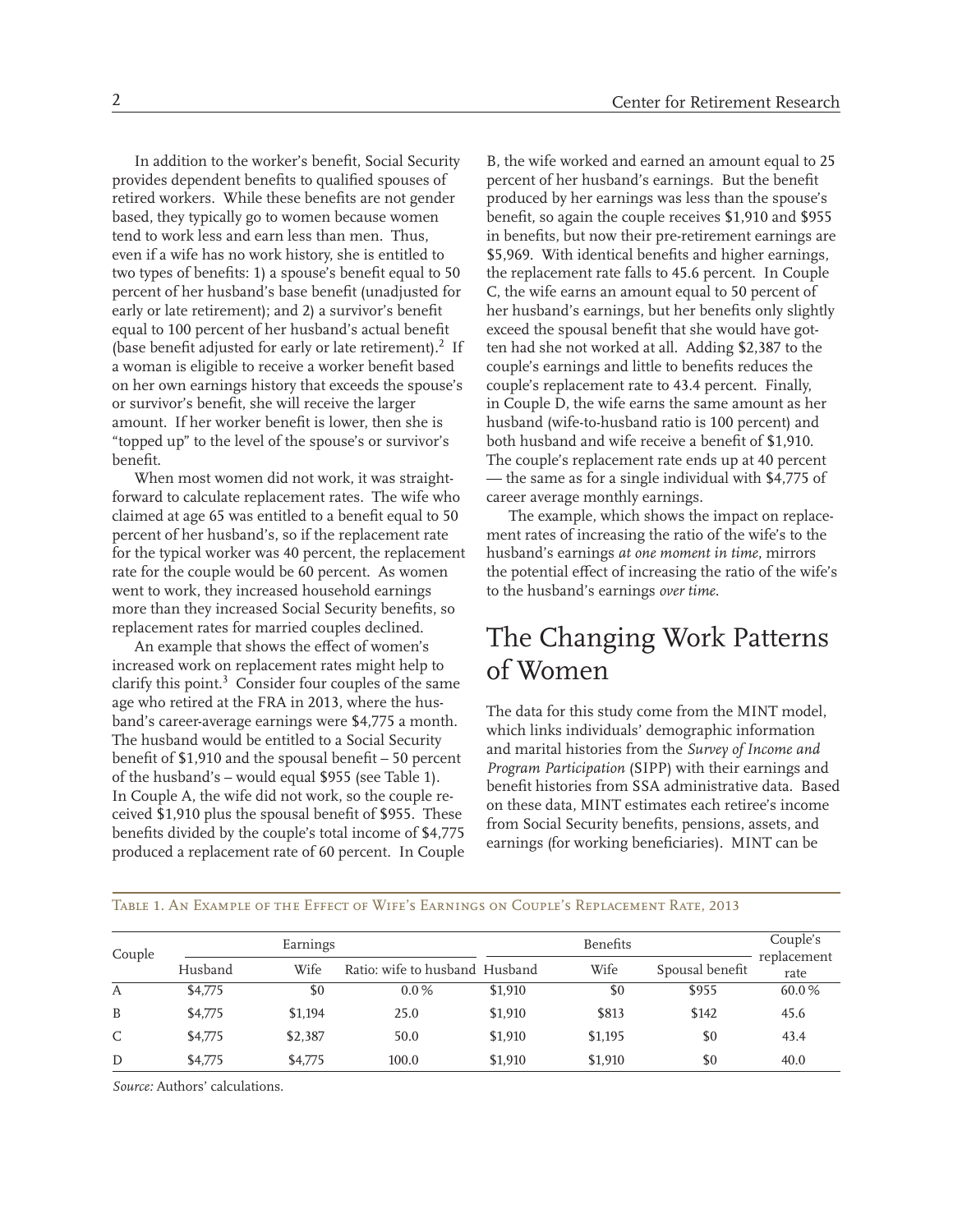used to estimate benefits for households that are already retired and to project benefits for those that have not yet retired.<sup>4</sup>

Data from MINT show how women's economic lives have changed across birth cohorts. First, women's labor force participation has risen dramatically (see Figure 1). For women of Generation X, 73 percent were in the labor force at age 25-34, more than twice the rate of women born in the early 1930s. This increase in labor force participation has occurred mostly among married women. As evident in the figure, labor force participation rates have now leveled off.

Figure 1. Labor Force Participation of Women AGES 25-34, BY BIRTH COHORT AND MARITAL STATUS



Second, women's wages have increased, a trend evident in the rising ratio of the wife's to husband's lifetime earnings by birth cohort. Generation X wives are projected to earn about 68 percent of their husbands' wage, compared to 30 percent for wives born in the early 1930s (see Figure 2). As more women enter the labor force and their earnings increase relative to their husbands' earnings, a larger percentage of women qualify for worker-only benefits and a smaller percentage receive only spousal or widows' benefits.



#### Figure 2. Median Ratio of Wife's to Husband's Lifetime Earnings, by Birth Cohort

Note: Lifetime earnings are measured using Social Security's average indexed monthly earnings. *Source*: Wu et al. (2013).

The question is the extent to which the increased labor force participation and rising wages of women have affected Social Security replacement rates across cohorts.

# Replacement Rates Across **Cohorts**

Replacement rates are estimated for each cohort using MINT (see Table 2 on the next page). Since MINT can project rates for cohorts that are not yet retired, eplacement rates are available for all birth cohorts r in the analysis.<sup>5</sup> The results discussed below include ll households and, separately, married households a broken down by single-earner and dual-earner couples. A single-earner couple is one in which only one spouse works long enough to qualify for Social Security worker benefits.

Three conclusions emerge from these numbers. First, starting with the four oldest cohorts, who have generally already retired,<sup>6</sup> replacement rates have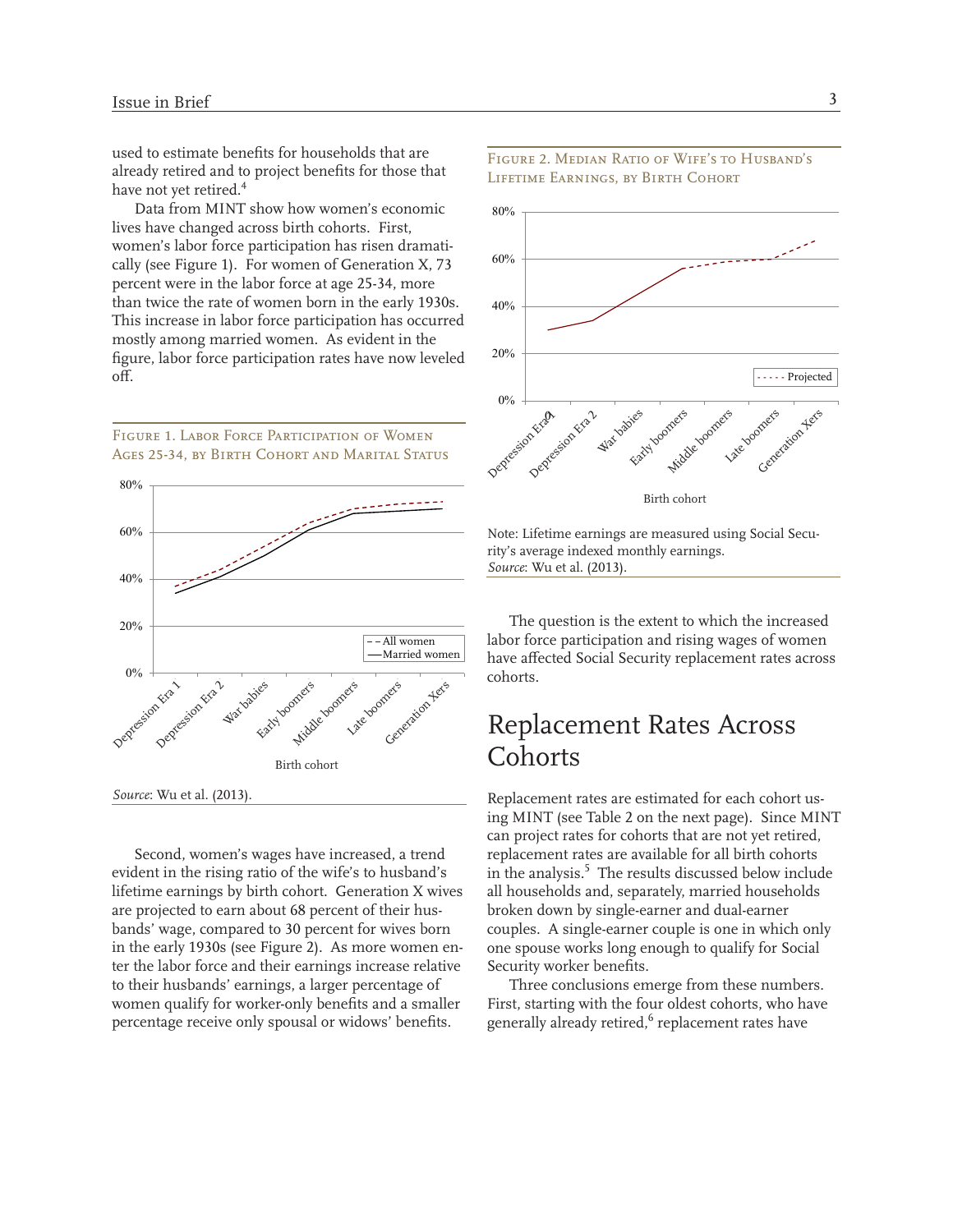|                   | Actuals                            |                                  |                                       |                                        | Projections                             |                                       |                                   |
|-------------------|------------------------------------|----------------------------------|---------------------------------------|----------------------------------------|-----------------------------------------|---------------------------------------|-----------------------------------|
| Household<br>type | Depression<br>Era 1<br>$(1931-35)$ | Depression<br>Era 2<br>(1936-41) | War<br><b>Babies</b><br>$(1942 - 47)$ | Early<br><b>Boomers</b><br>$(1948-53)$ | Middle<br><b>Boomers</b><br>$(1954-59)$ | Late<br><b>Boomers</b><br>$(1960-65)$ | Generation<br>Xers<br>$1966 - 75$ |
| All households    | 50                                 | 47                               | 45                                    | 45                                     | 44                                      | 39                                    | 39                                |
| Married           | 47                                 | 45                               | 42                                    | 42                                     | 41                                      | 37                                    | 37                                |
| Single earner     | 53                                 | 54                               | 54                                    | 54                                     | 48                                      | 39                                    | 38                                |
| Dual earner       | 45                                 | 43                               | 41                                    | 41                                     | 40                                      | 36                                    | 37                                |

#### Table 2. Median Replacement Rates by Birth Cohort

Note: Single-earner households are defined as those in which only one spouse qualifies for benefits based on their own earnings history. Dual-earner households are defined as those in which both spouses qualify for benefits based on their own earnings history.

*Source:* Wu et al. (2013).

declined for all households – from 50 percent to 45 percent – and for married households – from 47 percent to 42 percent. As expected, the decline for married households is driven by dual-earner couples, reflecting the growing labor force activity of women.

Second, projections from MINT indicate that the replacement rate will continue to decline for future retirees; for all households, the rate drops from 45 percent for the Early Boomers to 39 percent for Generation Xers.

Third, and surprisingly, MINT projects that replacement rates among younger cohorts will decline more for single-earner couples than dual-earner couples. This result is primarily driven by projected changes in the nature of single-earner households. The percent of these households in which wives receive benefits based solely on their husband's earnings record is projected to drop sharply for the Late Boomers and Generation Xers, while the share of households in which husbands receive benefits based on their wife's work history will increase. This latter

type of household tends to have lower replacement rates, because a husband who is not eligible for Social Security benefits based on his own working history usually has worked more and earned more than a on-eligible wife. As a result, a non-eligible husband n ends up contributing more to the denominator of the household replacement rate.

For both the older and younger cohorts, the decline in replacement rates occurs across all income groups, but is a bit more pronounced in the highest ncome tercile (see Table 3). This pattern reflects the i nflux of highly educated women into the workforce i among dual-earner couples.

## What Share of the Decline Is Due to Women?

In addition to women's labor force activity, several other factors, such as marital status, other demographics, and claiming behavior, could affect trends

| Table 3. Replacement Rates for Married Couples by Husband's Earnings Tercile and Birth Cohort |  |
|-----------------------------------------------------------------------------------------------|--|
|-----------------------------------------------------------------------------------------------|--|

|                       | Actuals                            |                                  |                              |                                 | Projections                             |                                       |                                     |
|-----------------------|------------------------------------|----------------------------------|------------------------------|---------------------------------|-----------------------------------------|---------------------------------------|-------------------------------------|
| Husband's<br>earnings | Depression<br>Era 1<br>$(1931-35)$ | Depression<br>Era 2<br>(1936-41) | War<br>Baby<br>$(1942 - 47)$ | Early<br>Boomers<br>$(1948-53)$ | Middle<br><b>Boomers</b><br>$(1954-59)$ | Late<br><b>Boomers</b><br>$(1960-65)$ | Generation<br>Xers<br>$(1966 - 75)$ |
| Low                   | 58                                 | 57                               | 54                           | 53                              | 50                                      | 45                                    | 47                                  |
| Middle                | 46                                 | 44                               | 41                           | 42                              | 41                                      | 36                                    | 37                                  |
| High                  | 42                                 | 39                               | 37                           | 36                              | 36                                      | 31                                    | 30                                  |

*Source:* Wu et al. (2013).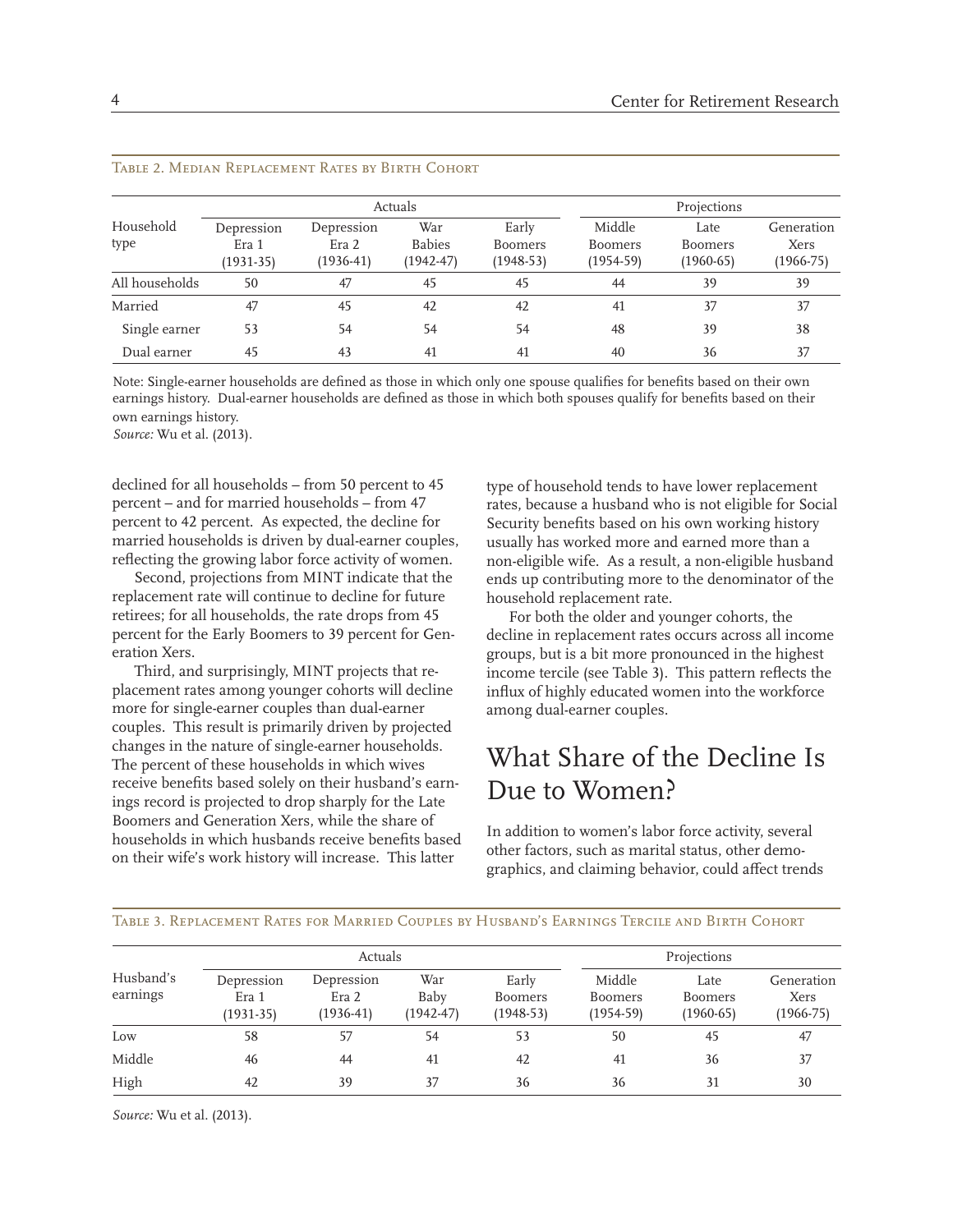in Social Security replacement rates. Claiming behavior could be particularly important because, as a result of the 1983 Amendments, Social Security's FRA is gradually moving from 65 to 67. Thus, even if households work longer than in the past, they may fall increasingly short of qualifying for full benefits.

An Oaxaca-Blinder decomposition is used to examine how much of the gap in replacement rates between birth cohorts can be explained by differences in each observable factor.<sup>7</sup> The results of the decomposition exercise are shown in Figure 3.<sup>8</sup> Changes in labor supply mostly due to women (including labor force attachment and lifetime earnings) and claiming behavior given the extension of the FRA over time are very important factors, each explaining about one third of the difference in replacement rates between the oldest and youngest cohorts. As anticipated, the reason for the effect of claiming behavior is that even though the younger generations are projected to retire later, this delay is not sufficient to keep pace with the increase in the FRA. Demographics, which include marital status, have only a small effect. The remaining 33 percent of the change is unexplained.

Figure 3. Contribution of Various Factors to Decline in Social Security Replacement Rate from Depression Era 1 to Generation Xers



### Conclusion

The increased labor force activity of women has led to a marked decrease in the amount of pre-retirement income that Social Security replaces. Moreover, this labor force trend will continue to put downward pressure on replacement rates for years to come. This outcome is positive for Social Security's finances. However, from a household's standpoint, the drop in replacement rates for couples will lead to a declining role for Social Security. As people are living longer but many are still retiring in their early 60s, this declining role for Social Security implies that retirees will have to rely increasingly on other sources of retirement income.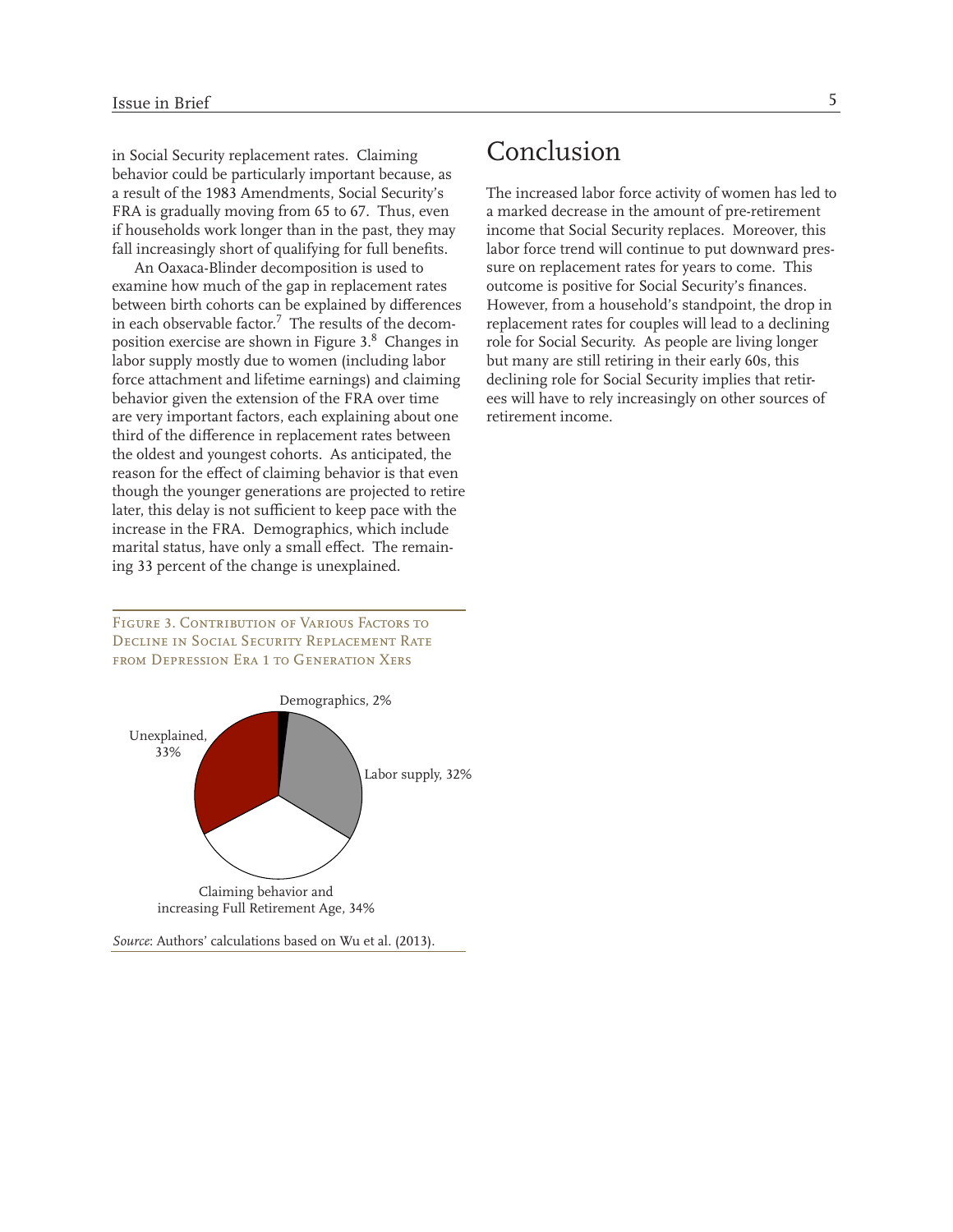## Endnotes

1 The benefit calculation is based on a worker's high est 35 years of earnings, indexed for wage growth.

2 Dependent divorced spouses are entitled to benefit s if their marriage lasted at least 10 years. A person with a previous marriage that ended in widowhood is also eligible if the deceased spouse was fully insured.

3 This example was adapted from Munnell, Sanzenbacher, and Soto (2007).

4 To ensure that the cohort estimates are representative, and to minimize survival bias, this analysis uses two versions of the MINT model – MINT 5 and MIN T 6. Statistics related to the older members of the Depression Era cohort (1931-1935) are derived from MINT 5, while the rest of the cohorts are extracted from MINT 6. MINT 5 derives data from the 1990- 1996 SIPP, while MINT 6 uses the 2001 and 2004 panels of the SIPP. For descriptions of MINT 5 and 6, see Smith et al. (2007, 2010).

5 Given the nature of projections, caution is necessary in interpreting the results for the three cohorts who are still of prime working age: Middle Boomers, Late Boomers, and Generation Xers.

6 While the Early Baby Boomers have begun moving into retirement, many in this cohort are still in the labor force. Thus, the results for this cohort include projections for those still working as well as actual data on earnings and retirement benefits for those already retired.

7 See Oaxaca (1973) and Blinder (1973) for a discussion of the decomposition technique.

8 See Wu et al. (2013) for a full discussion of the methodology and results.

# References

- Blinder, Alan S. 1973. "Wage Discrimination: Reduced Form and Structural Estimates." *Journal of Human Resources* 8(4): 436-455.
- Munnell, Alicia H., Geoffrey Sanzenbacher, and Mauricio Soto. 2007. "Working Wives Reduce Social Security Replacement Rates." *Issue in Brief*  7-15. Chestnut Hill, MA: Center for Retirement Research at Boston College.
- Oaxaca, Ronald. 1973. "Male-Female Wage Differentials in Urban Labor Markets." *International Economic Review* 14(3): 693-709.
- Smith, Karen E., Melissa Favreault, Barbara Butrica, and Philip Issa. 2010. "Modeling Income in the Near Term 6." Washington, DC: Urban Institute. [Project Report, Social Security Administration.]
- Smith, Karen E., Melissa Favreault, Caroline Ratcliffe, Barbara Butrica, Eric Toder, Jon M. Bakija. 2007. "Modeling Income in the Near Term 5." Washington, DC: Urban Institute. [Project Report for the Social Security Administration.]
- U.S. Social Security Administration. 2013. *The 2013 Annual Report of the Board of Trustees of the Federal Old-Age and Survivors Insurance and Federal Disability Insurance Trust Funds*. Washington, DC: U.S. Government Printing Office.
- U.S. Social Security Administration. *Modeling Income in the Near Term*, Versions 5 and 6. Washington, DC: U.S. Government Printing Office.
- Wu, April Yanyuan, Nadia S. Karamcheva, Alicia H. Munnell, and Patrick Purcell. 2013. "How Do the Changing Labor Supply Behavior and Marriage Patterns of Women Affect Social Security Replacement Rates?" Working Paper 2013-16. Chestnut Hill, MA: Center for Retirement Research at Boston College.